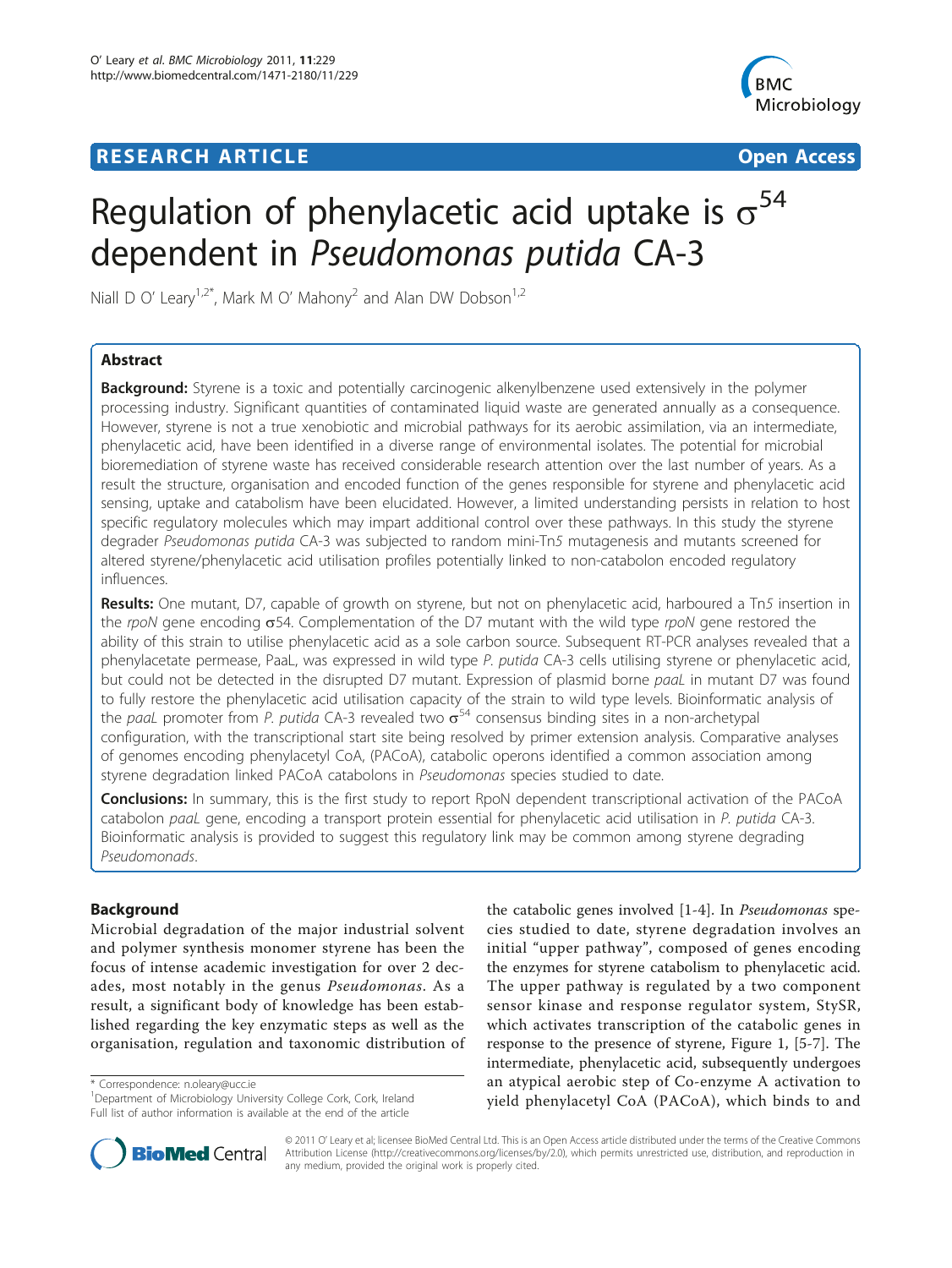<span id="page-1-0"></span>

deactivates a GntR-type negative regulator, PaaX, enabling transcription of the PACoA catabolon. This pathway facilitates the degradation of PACoA to succinyl-CoA and acetyl CoA, Figure 1, [[8,9](#page-9-0)]. The PACoA catabolon was originally identified and characterised in E. coli W and P. putida U, and has since been found to be widely dispersed among microbial species as one of the four key metabolic routes for microbial, aromatic compound degradation [[2,3,10](#page-9-0),[11\]](#page-10-0). Thus, while styrene degradation is dependent on the presence of PACoA catabolon genes for complete substrate mineralisation, the PACoA catabolon is commonly identified independently of the sty operon genes. Indeed, in Pseudomonas sp. Y2 the presence of two, functional PACoA catabolons has been reported, only one of which is linked with the styrene degradation pathway genes. The distinct genetic divergence and gene organisation patterns of these catabolons suggest disparate evolutionary origins, [[12](#page-10-0)]. In relation to the identification and characterisation of styrene linked PACoA catabolons, several strain specific traits have been reported in Pseudomonas species studied to date. Comparative analyses of sty gene sequences from Pseudomonas putida CA-3, Pseudomonas fluorescens ST, Pseudomonas species Y2 and Pseudomonas sp VLB120 reveal a high degree of similarity in terms of percentage identity and structural organisation, [[1](#page-9-0)]. However, functional characterisations in P. putida CA-3 and P. fluorescens ST have identified different regulatory profiles in relation to catabolite repression

inducing carbon sources and nutrient limitation exposure [[6,7](#page-9-0)[,13](#page-10-0),[14\]](#page-10-0). With respect to the PACoA catabolon, an essential phenylacetic acid uptake mechanism has previously been characterised in Pseudomonas putida U, co-ordinately expressed with the catabolic genes [\[10](#page-9-0)]. In contrast, a recent proteomic analysis of styrene grown P. putida CA-3 cells indicated that phenylacetic acid transport gene products were not detected in styrene grown CA-3, despite the expression of all other PACoA catabolon proteins [[15\]](#page-10-0). Bioinformatic analysis of PACoA catabolon gene organisation in 102 microbial genomes revealed repeated de novo clustering of the catabolic genes [[3\]](#page-9-0). However, the authors suggested that recombination events and in situ gene replacements by interspecies gene transfer had produced considerable diversity in both gene composition and operonic organisation in the pathways. In light of these findings the question arises as to whether the conserved catabolic function of the PACoA catabolon is subject to varied, host dependent regulatory influences in differing species. Elucidation of such host regulatory influences may identify key flux control points for recombinant strain engineering strategies to optimise biotechnological outputs related to the pathways [[9](#page-9-0),[16-18](#page-10-0)]. In this study the Pseudomonas putida CA-3 genome was randomly mutagenised with a mini-Tn5 transposon and isolates screened for altered styrene and phenylacetic acid utilisation phenotypes in an effort to identify key regulatory influences acting on these catabolic pathways in this strain.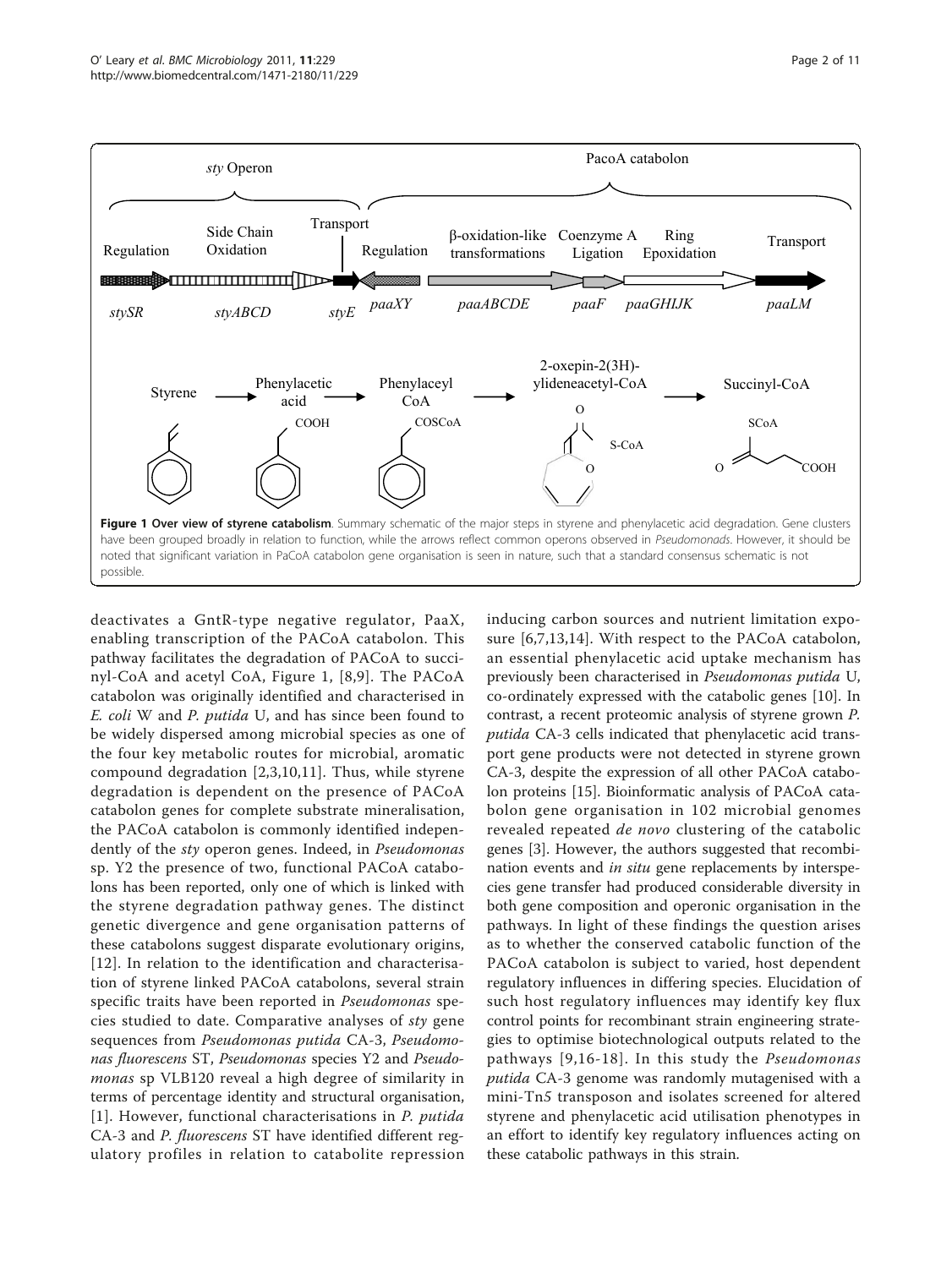#### Results and Discussion Random Tn5 mutant library screening and characterisation

Approximately 12, 500 transconjugants displaying mini-Tn5 dependent kanamycin resistance were generated in the study. Eight of these isolates were found to grow poorly, or not at all, on phenylacetic acid as a sole carbon source in 96 well plates with liquid minimal salts media, (results not shown). Subsequent attempts to cultivate these eight isolates on similar media with styrene as a sole carbon source revealed only one mutant as being capable of growth, D7, achieving wild type biomass levels after a 12 hour period, Figure [2\(a\)](#page-3-0). The ability of D7 to grow on styrene indicated that catabolism of the phenylacetic acid intermediate was functional in this mutant. Indeed, subsequent assays of a key enzyme in the process, phenylacetyl-CoA (PACoA) ligase, revealed almost identical activities in styrene grown wild type and D7 mutant cells,  $(1.8 \pm 0.2 \text{ and } 2.0 \pm 0.19)$  $n_{\text{min}}$ <sup>-1</sup>.mg<sup>-1</sup> cell dry weight, respectively). However, D7 failed to grow when inoculated into liquid minimal salts media with phenylacetic acid as the sole carbon source, Figure [2\(b\)](#page-3-0). The ability of D7 to grow on styrene, (reflecting intracellular phenylacetic acid formation and degradation), but not on extracellular phenylacetic acid as supplied in the media, suggested the potential mini-Tn5 disruption of a gene(s) involved in phenylacetic acid uptake. Growth of D7 on a non catabolon related substrate, citrate, produced a similar profile to growth on styrene, Figure  $2(a)$  and  $2(c)$ , suggesting core metabolism was intact.

## Identification and complementation of the rpoN gene disruption

The insertion site of the mini-Tn5 transposon was mapped using two consecutive rounds of arbitrary PCR and the resulting amplicons sequenced and analysed using the GenBank, BLASTn algorithm. The chromosomal region immediately downstream of the Tn5 insertion displayed over 98% sequence similarity to rpoN genes from other *P. putida* strains, suggesting the gene was disrupted in mutant D7. The nucleotide sequence of the full gene was subsequently generated and submitted to Genbank under the accession number [HM756586](http://www.ncbi.nih.gov/entrez/query.fcgi?db=Nucleotide&cmd=search&term=HM756586). In P. putida KT2440 the rpoN gene forms part of an operon with 4 putative downstream genes encoding members of the phosphotransferase system, including *ptsN* and *ptsO* [[19\]](#page-10-0). While such an operonic structure has not been demonstrated for P. putida CA-3, the possibility existed that the observed phenylacetic acid negative phenotype of the D7 mutant may in fact have been as a result of downstream pleiotropic effects of the Tn5 insertion in rpoN. However, complementation of the disrupted rpoN with the cloned, full length wild type gene, (D7-RpoN+), was found to completely restore the strain's ability to grow on styrene and phenylacetic acid, respectively, Fig-ure [2\(a\)](#page-3-0) and [2\(b\).](#page-3-0) Thus a  $\sigma^{54}$  deficiency in D7 appeared to be the primary factor responsible for the loss of phenylacetic acid utilisation in this strain. Control experiments with P. putida CA-3 wild type and D7 strains carrying the pBBR1MCS-5 expression vector without insert, revealed that the growth profiles presented in Figure [2](#page-3-0) were not affected by plasmid maintenance demands or antibiotic presence in the respective media, (results not shown).

## RT-PCR of PACoA catabolon genes in wild type P. putida CA-3 and rpoN disrupted D7 mutant strains

Despite a wealth of available sequence data on the diverse taxonomic distribution and genetic organisation of the PACoA catabolon genes, an extensive review of the existing literature by the authors failed to uncover any prior association between  $\sigma^{54}$  factors and functional promoters of the PACoA catabolon. Alonso et al previously proposed 3 putative operons within the PACoA catabolon in Pseudomonas sp. strain Y2, associated with the genes for ring hydroxylation,  $\beta$ -oxidation like conversions and phenylacetic acid transport, respectively [[20\]](#page-10-0). RpoN dependent transcriptional regulation was not proposed in the study. Representative gene targets from these proposed operons were therefore selected for analysis of substrate dependent, transcriptional activation in wild type *P. putida* CA-3 and D7 mutant strains. The target genes selected encoded the PACoA ligase, (paaF), an epoxidase subunit 1,  $(paaG)$ , and the phenylacetate permease, (paaL). Figure [3](#page-4-0) presents a composite image of RT-PCR results, necessitated by the similarity in target gene product sizes. However, the profiles presented accurately reflect those of the individual gels, and take account of variation in contrast levels. Transcriptional activation of the  $paaf$  and  $paaf$  genes was readily detected following growth of wild type P. putida CA-3 on styrene or phenylacetic acid, while the RT-PCR product for paaL was markedly weaker, Figure [3.](#page-4-0) RT-PCR analysis of D7 mutant strains grown on styrene produced *paaF* and *paaG* transcript profiles similar to wild type cells, however, paaL transcripts were not detectable in the mutant, Figure [3.](#page-4-0) The authors note that Nikodinovic et al did not detect the presence of PaaL in a recent proteomic analysis of styrene grown P. putida CA-3 cells, [[15\]](#page-10-0). However, the stirred tank reactor growth conditions employed, with continuous feeding of NH4Cl to maintain a concentration above 400 mg/L, differed significantly from the batch studies conducted in this investigation. The authors have previously published findings on the significant impact growth conditions can have on the transcriptional regulation of catabolon genes, particularly as inorganic nutrient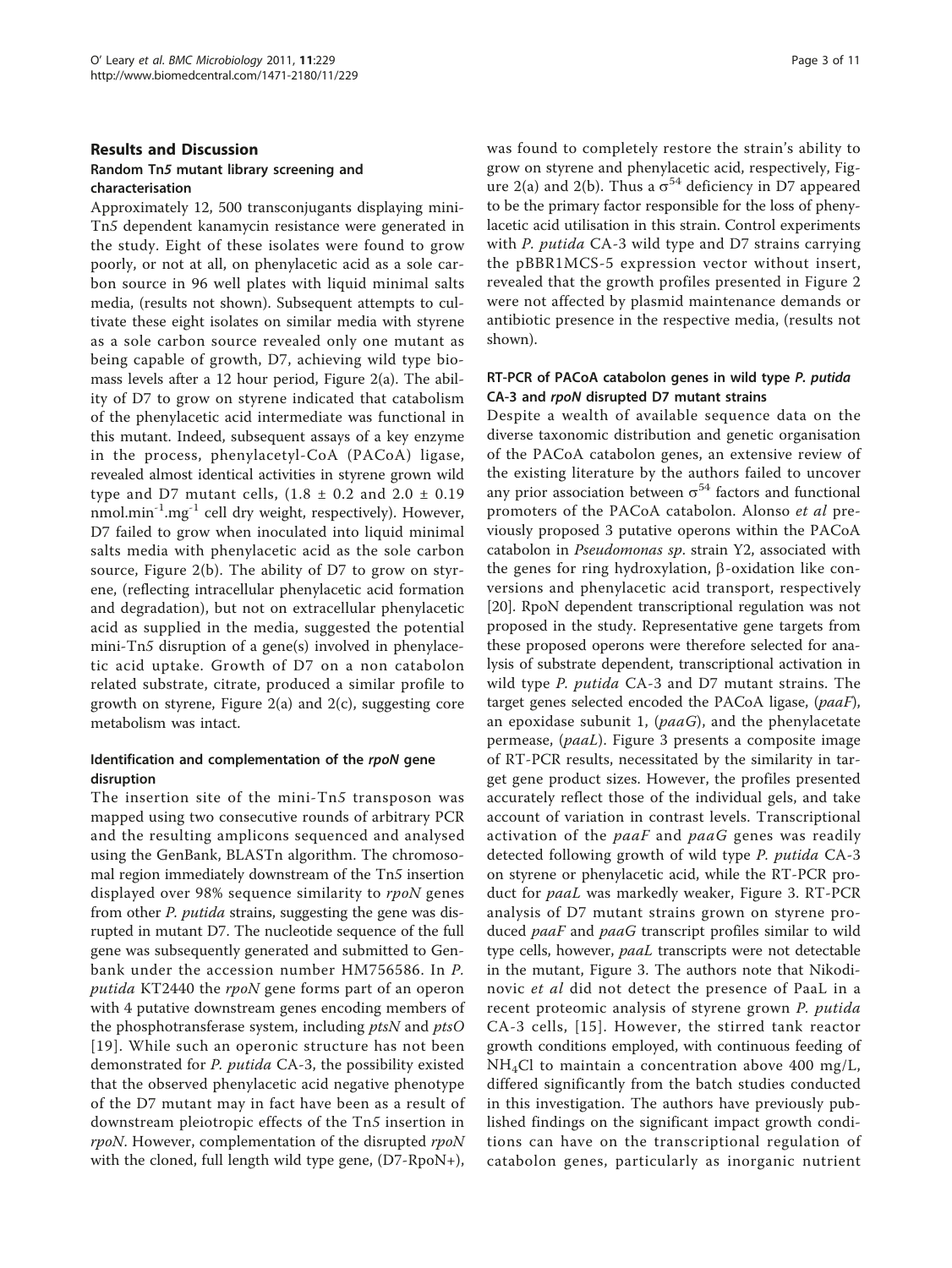limitations arise, [[21\]](#page-10-0). It is possible therefore that the low level transcription of paaL reported here during styrene growth may reflect growth conditions not encountered in the proteomic study. 16S rRNA gene RT-PCR indicated equivalent levels of cDNA synthesis in each of the samples. RT-PCR analyses of citrate grown wild type and D7 strains acted as negative controls. To date, the only functional characterisation of

<span id="page-3-0"></span>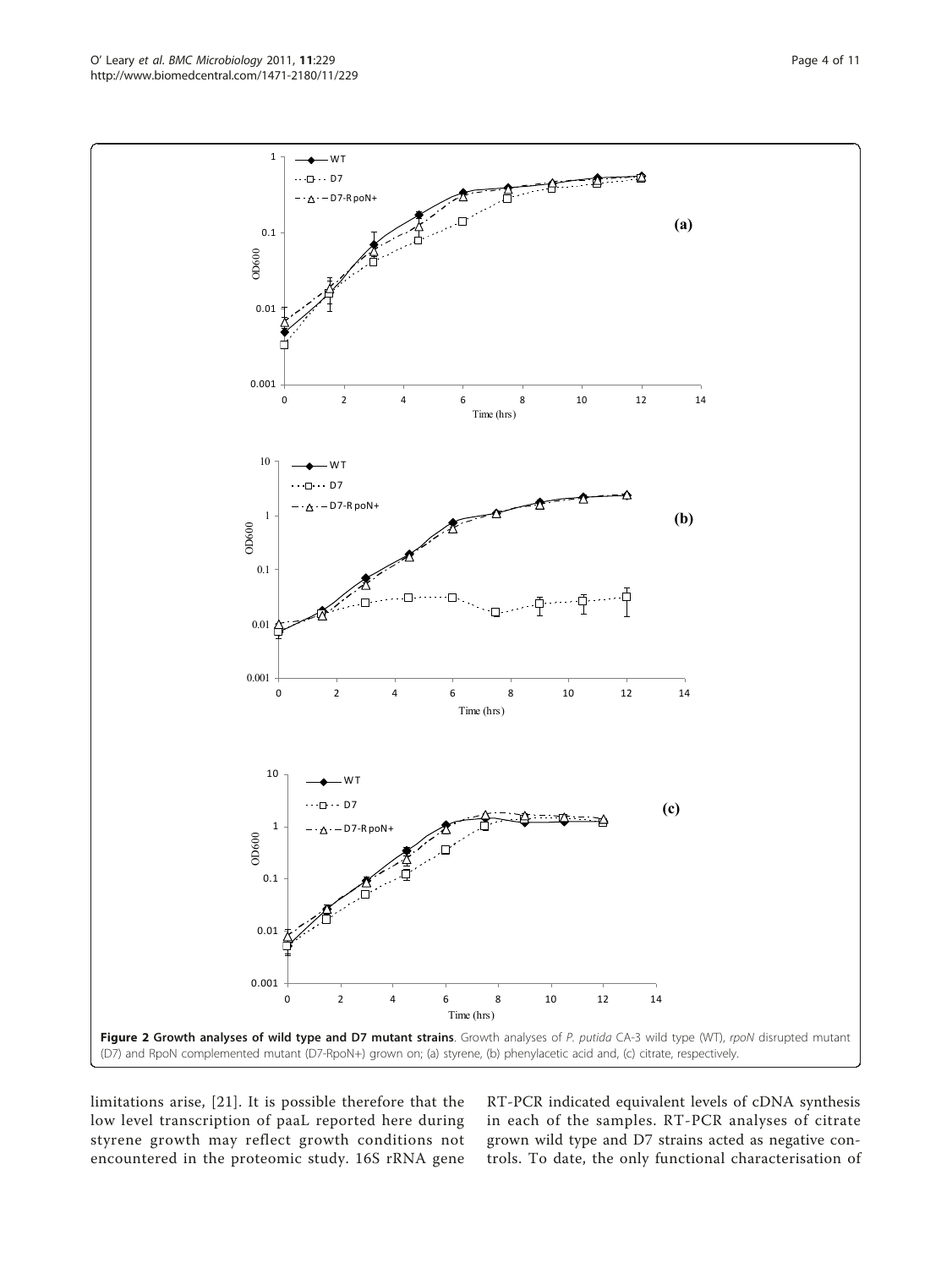<span id="page-4-0"></span>phenylacetic acid uptake to have been conducted in Pseudomonas was performed with P. putida U [\[10\]](#page-9-0). In this strain the PaaL permease and PaaM membrane proteins were both reported as essential for phenylacetic acid utilisation and were co-ordinately regulated with transcriptional activation of the other 2 catabolic operons. However, the transcriptional profiling presented in Figure 3, provided preliminary evidence that *paaL* may be differentially regulated in *P. putida* CA-3, in a  $\sigma^{54}$ dependent manner. The potential for divergent regulatory mechanisms to influence transport in different microbial species is perhaps not surprising however, given that the phenylacetic acid transport system is inconsistently reported in the literature. The paaM gene is frequently absent from PACoA catabolons reported in Pseudomonas species [[12](#page-10-0),[20](#page-10-0),[22](#page-10-0)] while both paaL and paaM are absent from the PACoA catabolon of E. coli



W [\[11](#page-10-0)]. The authors were unable to identify any  $paaM$ homologue in P. putida CA-3 during this study.

#### Over-expression of PaaL in wild type P. putida CA-3 and rpoN disrupted D7 mutant strains

To confirm whether the observed paaL gene transcription deficiency was the major contributory factor in the phenylacetic acid negative phenotype of mutant D7, over expression experiments were conducted. The full length 1, 647 kb paaL gene was amplified from P. putida CA-3 and sequenced, (GenBank accession no: [HM638062](http://www.ncbi.nih.gov/entrez/query.fcgi?db=Nucleotide&cmd=search&term=HM638062)). The gene was subsequently cloned into the pBBR1MCS-5 expression vector and conjugally transferred into the D7 mutant to give D7-PaaL+. Constitutive expression of PaaL from the pBBR1MCS-5 vector was confirmed by RT-PCR analysis following growth of the host cells on citrate, (result not shown). Growth of D7-PaaL+ on phenylacetic acid was subsequently assessed, with a complete restoration in substrate utilisation by the mutant being observed, Figure [4.](#page-5-0) Thus, PaaL plays a key role in phenylacetic acid utilisation in P. putida CA-3 and rpoN dependent regulation appears unique to the transport operon within the PACoA catabolon of this strain. Interestingly, previous work by Jurado et al [\[23](#page-10-0)] reported that  $\sigma^{54}$  levels in P. putida remain relatively constant throughout growth,  $\sim$ 80  $\pm$  26 molecules per cell, which barely exceeds the number of genome predicted  $\sigma^{54}$  dependent promoters in P. putida KT2440. The possibility existed therefore that limited  $\sigma^{54}$  availability imparted stringent transcriptional control of the transport mechanism in P. putida CA-3, effectively creating a rate limiting step in substrate use. Indeed, previous work by our group demonstrated that over expression of the styrene active transport protein, StyE, in P. putida CA-3 resulted in an 8 fold increase in transcriptional activation of the upper pathway [[24](#page-10-0)]. The PaaL expression vector was therefore conjugally transferred into wild type cells to give WT-PaaL+, and growth on phenylacetic acid and PACoA ligase activity assessed. Surprisingly, the observed effect of PaaL over expression in the WT-PaaL+ strain was slower growth on phenylacetic acid compared with the P. putida CA-3 parent and D7- PaaL+ strains, Figure [4.](#page-5-0) In addition, PACoA ligase activity was found to be approximately 22% lower in the WT-PaaL+ strain compared with wild type P. putida CA-3 (data not shown). It remains unclear whether the reduced activity observed reflects a direct inhibitory impact on the ligase enzyme, or a general toxicity effect within the cells arising from PaaL overexpression and increased phenylacetic acid uptake. Thus, while PaaL expression is essential for phenylacetic acid utilisation by P. putida CA-3, it does not appear to represent a rate limiting step in the process.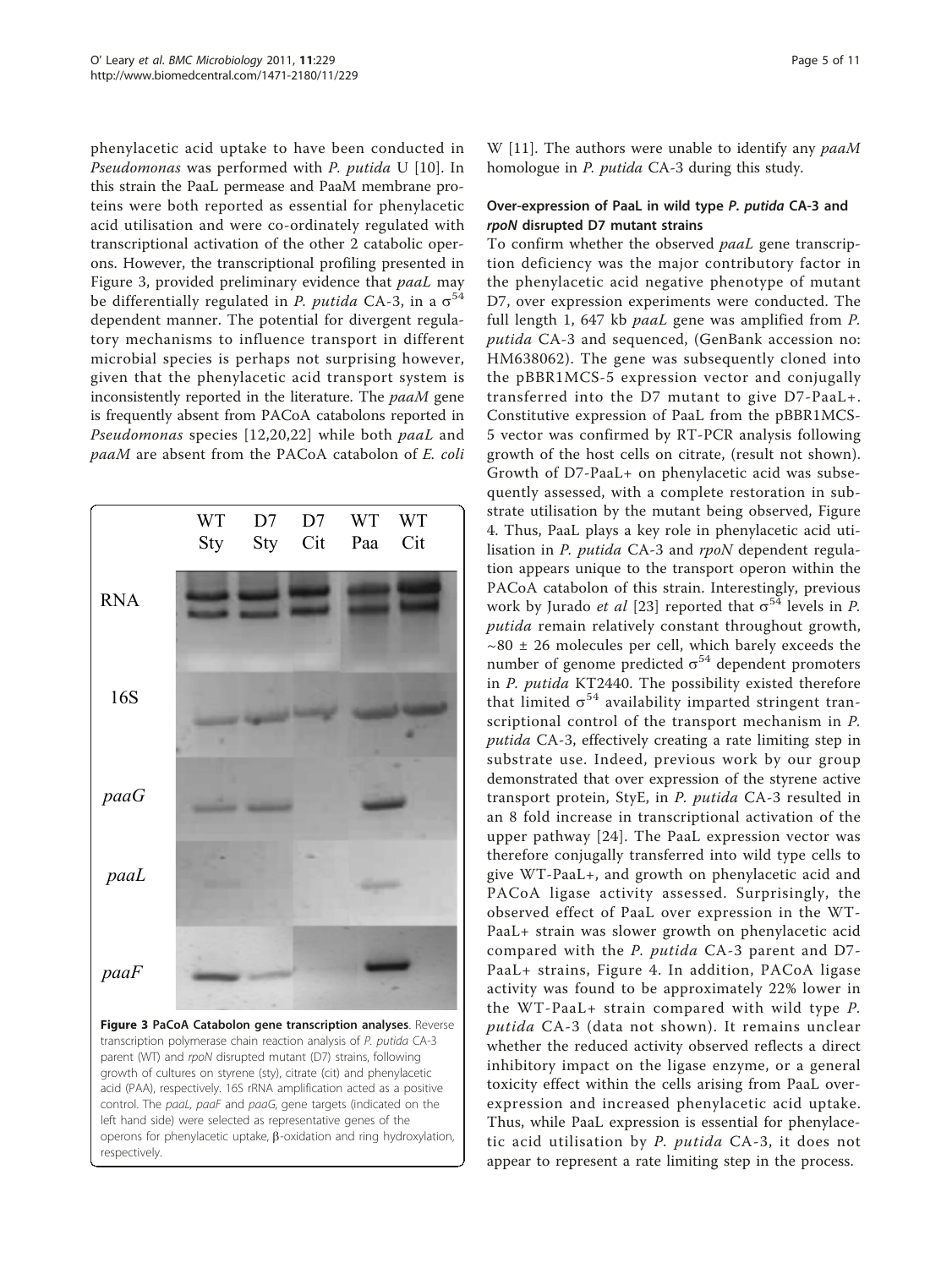<span id="page-5-0"></span>

#### Cloning and bioinformatic analysis of the paaL promoter from P. putida CA-3

The paaL promoter region was cloned from P. putida CA-3, sequenced and analysed for archetypal  $\sigma^{54}$  promoter features, Figure [5\(a\)](#page-6-0) and [5\(b\)](#page-6-0)[[19,25](#page-10-0)]. Analysis of the 458 bp promoter sequence using the search algorithms GenomeMatScan and TRES, failed to identify palindromic or inverted repeat regions, typical of XylR/ NtrC family enhancer binding proteins, (EBPs) [[19,26](#page-10-0)]. EBPs are reportedly essential for transcriptional activation of  $\sigma^{54}$  promoters and facilitate the integration of promoter activation with host signal responses to environmental cues and physiological states, [\[27,28](#page-10-0)]. Comparative analysis of the paaL promoter with 9 other predicted  $\sigma^{54}$  promoter sequences from *P. putida* KT2440, was carried out using the Multiple Em for Motif Elucidation algorithm, MEME [\[29](#page-10-0)]. The program quantitatively evaluates background noise in similarly regulated promoters to identify the most conserved motifs among them as potential sites for regulator interactions. One highly conserved motif was identified as common to all sequences, which was identified via the TOMTOM motif comparison tool [[30\]](#page-10-0) as a  $\sigma^{54}$  binding site. The site contained the previously reported  $GG-N_{10}$ -GC,-24/-12 consensus sequence found in all  $\sigma^{54}$ 

promoters [\[25,31\]](#page-10-0). Virtual FootPrint, which scans for known regulator motifs from the Prodoric database [[32](#page-10-0)] also identified an imperfect integration host factor (IHF) binding site at nucleotide 192, Figure [5\(b\).](#page-6-0) However, this site overlaps the MEME predicted  $\sigma^{54}$  site, prompting the authors to screen for alternative  $\sigma^{54}$  binding regions. Subsequent analysis of the promoter using the PromScan algorithm, with a cut off score of 0.70, identified a second  $\sigma^{54}$  consensus site at nucleotide position 356. The proximal location of this site to the proposed GGAGG Shine Dalgarno ribosome binding sequence at nucleotide position 455 was more consistent with conventional  $\sigma^{54}$  promoter architecture, Figure [5\(b\).](#page-6-0) Primer extension analysis of RNA extracts from phenylacetic acid grown P. putida CA-3 confirmed the transcriptional start site at nucleotide 381, upon sequencing of the 5' RACE PCR product, Figure [5\(b\)](#page-6-0) and [5\(c\).](#page-6-0)

#### Relative sequence identities of paaL genes and promoters from diverse Pseudomonas species

Clustal W analysis was performed with paaL genes and promoters from available PACoA catabolon host genomes, (P. entomophila L48, P. fluorescens Pf5, P. putida F1, P. putida KT2440, P. putida W619 and P. putida GB-1), and styrene degradation associated paaL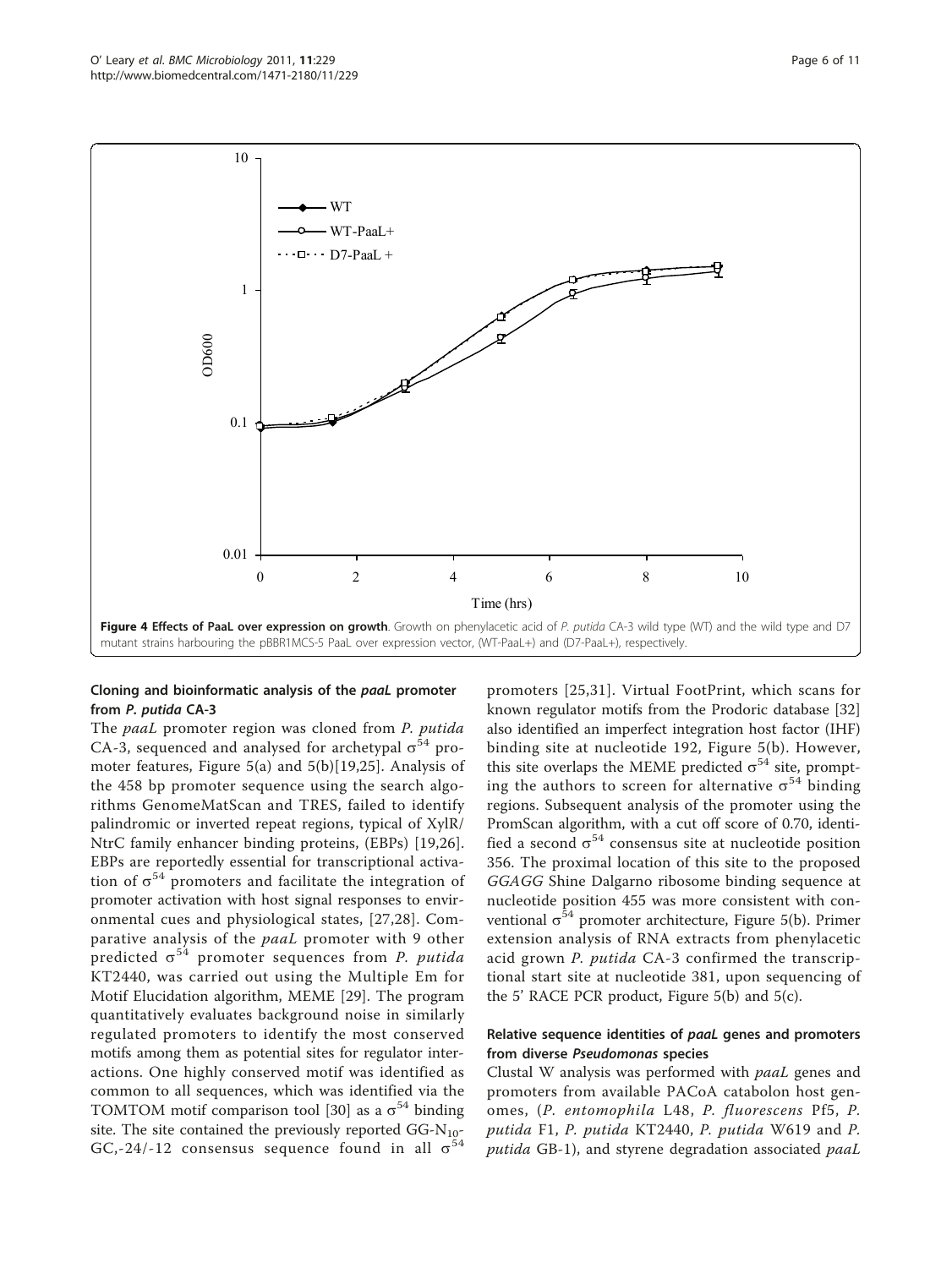<span id="page-6-0"></span>

genes from P. putida CA-3, Y2 and P. fluorescens ST, (Table [1\)](#page-7-0). The analysis revealed greater diversity occurred in promoter sequences than in gene sequences. This is clearly demonstrated among the paaL genes from the styrene degraders P. fluorescens ST, P. putida CA-3 and Pseudomonas sp. Y2, which all

share > 80% sequence identity with KT2440 paaL sequence, but less than 16% identity at the respective promoter level, Table [1](#page-7-0). Among the three styrene degrading strains the authors note that the paaL promoters are 100% identical, while the catabolic genes share ~97% sequence identity, Table [1.](#page-7-0)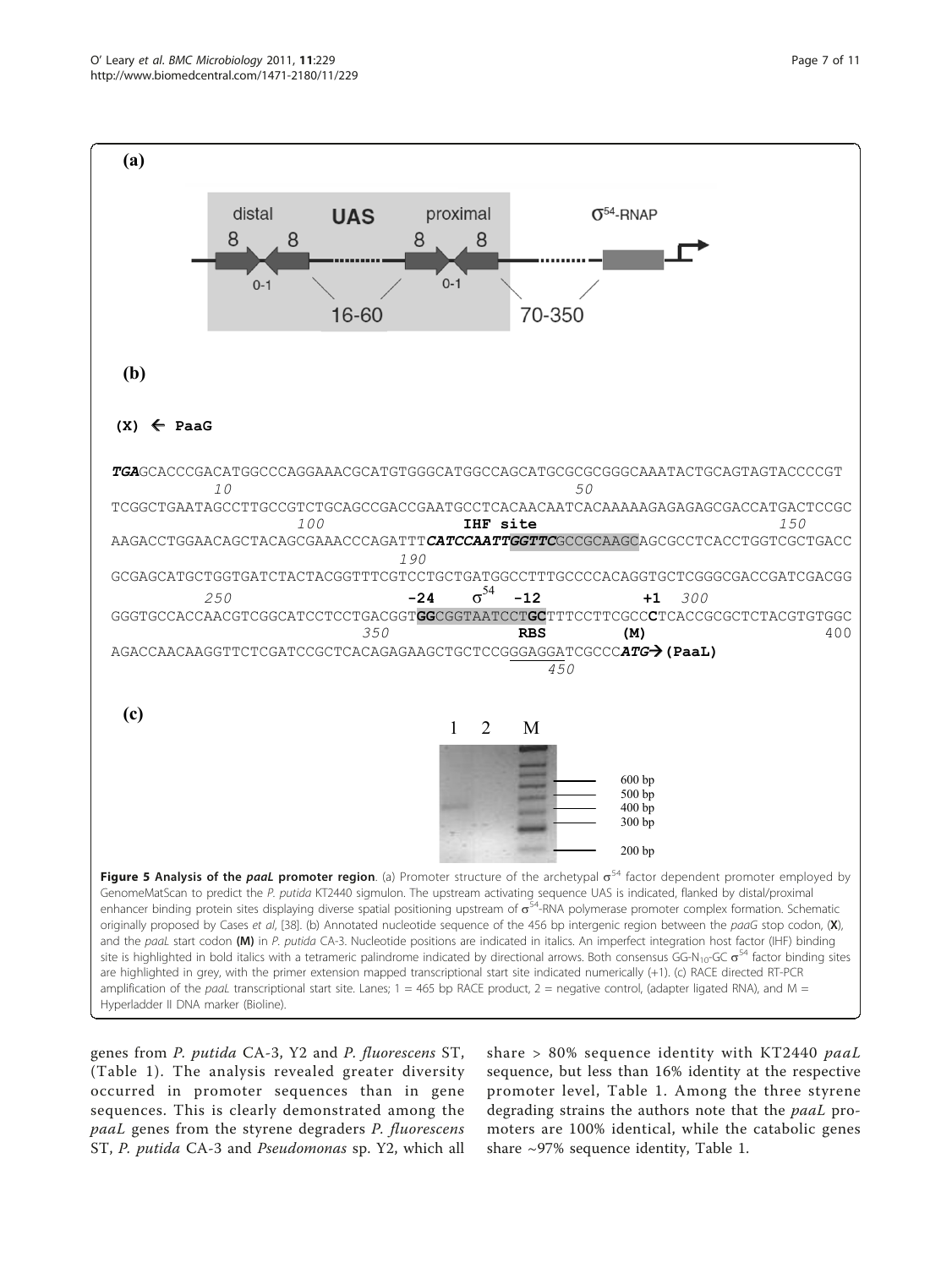| Percentage Sequence Identity |                          |                          |        |                          |                          |                 |                          |                          |                          |                          |
|------------------------------|--------------------------|--------------------------|--------|--------------------------|--------------------------|-----------------|--------------------------|--------------------------|--------------------------|--------------------------|
| $\overline{\phantom{a}}$     | $CA-3$                   | F <sub>1</sub>           | GB1    | KT2440                   | L48                      | Pf <sub>5</sub> | <b>ST</b>                | W619                     | <b>Y2</b>                | paaL<br>Genes            |
| $CA-3$                       | $\overline{\phantom{a}}$ | 81.1                     | 80.9   | 81                       | 82.7                     | 81.5            | 98.4                     | 69.3                     | 97.2                     | $CA-3$                   |
| F <sub>1</sub>               | 15.6                     | $\overline{\phantom{a}}$ | 92.5   | 98.3                     | 87.4                     | 83              | 81.9                     | 72                       | 81.8                     | F <sub>1</sub>           |
| GB1                          | 14.3                     | 78.7                     | $\sim$ | 92.5                     | 87.9                     | 83.4            | 81.3                     | 73.1                     | 81.5                     | GB1                      |
| KT2440                       | 15.6                     | 99.3                     | 79.4   | $\overline{\phantom{a}}$ | 87.7                     | 83              | 81.7                     | 72.1                     | 81.6                     | KT2440                   |
| L48                          | 14.3                     | 27                       | 24.9   | 27                       | $\overline{\phantom{a}}$ | 85.6            | 82.9                     | 73.1                     | 83.2                     | L48                      |
| Pf <sub>5</sub>              | 19.5                     | 18.6                     | 39.8   | 18.6                     | 38.9                     | $\overline{a}$  | 81.5                     | 70.2                     | 81.8                     | Pf <sub>5</sub>          |
| <b>ST</b>                    | 100                      | 15.6                     | 12.9   | 15.6                     | 14.8                     | 20.4            | $\overline{\phantom{a}}$ | 69.8                     | 96.6                     | <b>ST</b>                |
| W619                         | 23.5                     | 58.8                     | 60     | 58.8                     | 45.9                     | 23.5            | 27.1                     | $\overline{\phantom{a}}$ | 70.2                     | W619                     |
| <b>Y2</b>                    | 100                      | 15.6                     | 11.8   | 15.6                     | 11.7                     | 20.4            | 100                      | 27.1                     | $\overline{\phantom{a}}$ | <b>Y2</b>                |
| paaL<br><b>Promoters</b>     | $CA-3$                   | F <sub>1</sub>           | GB1    | KT2440                   | L48                      | Pf <sub>5</sub> | <b>ST</b>                | W619                     | <b>Y2</b>                | $\overline{\phantom{a}}$ |

<span id="page-7-0"></span>Table 1 Clustal W alignment of microbial paaL genes and promoters

ClustalW alignment generated percentage sequence identities of paaL genes (top section) and respective promoters (bottom section) from a number of Pseudomonas species harbouring the PaCoA catabolon. CA-3, F1, GB-1, KT2440, ST, W619 and Y2 represent individual P. putida strains. The Pf5 and ST strains are members of the P. fluorescens group while L48 represents P. entomophila L48.

## Conclusions

To our knowledge this is the first study to report  $\sigma^{54}$ dependent regulation of PaaL expression in phenylacetic acid utilisation by a Pseudomonas species. Since other groups have previously suggested  $\sigma^{70}$  dependent regulation of the transport system, [[5,10](#page-9-0)[,12,20](#page-10-0)] we questioned whether such regulation might be unique to P. putida CA-3, or have a potentially broader significance in the field of styrene/phenylacetic acid microbial catabolism. Our analyses of the genetic diversity of paaL genes and promoters suggest that a relatively recent recombination event involving de novo clustering of paa genes [\[3](#page-9-0)] with the sty operon may have occurred. In this scenario, incorporation of the  $\sigma^{54}$  dependent regulation of *paaL* may have been an arbitrary event, following the "black cat/white cat" random promoter association model proposed by Cases and de Lorenzo in relation to novel catabolic pathways [[33\]](#page-10-0). However, irrespective of the origins of  $\sigma^{54}$  regulation of *paaL*, the identical promoter structures suggest that biotechnological applications targeting this pathway should consider the potential for a functional role of  $\sigma^{54}$  dependent regulation in phenylacetic acid assimilation by these strains.

#### Methods

#### Bacterial strains, plasmids and growth conditions

P. putida CA-3 is a styrene degrading, bioreactor isolate previously characterised by our group [[14\]](#page-10-0). Cultures were maintained on LB agar for use in overnight inoculations into cultivation media. P. putida CA-3 was routinely grown in 100 ml of liquid minimal salt media in 1 L flasks at 30°C, shaking at 120 rpm. The basal salts media contained 7.0 g  $K_2HPO_4$ , 3.0 g  $KH_2PO_4$ , 1.0 g  $(NH_4)_2SO_4$  per litre distilled water, and 2 ml of 1 M MgSO4 added post autoclaving. Carbon sources were added to the following concentrations; 15 mM phenylacetic acid and 10 mM citrate. Growth on styrene required substrate provision in the gaseous phase via addition of 70 μl of liquid styrene to a test tube fixed centrally to the bottom of a baffled 1 L Erlenmeyer flask [[6](#page-9-0)]. Cell growth was monitored by measuring optical density at 540 nm. E. coli CC118 $\lambda$ pir hosted the mini-Tn5 derivative pUTKm1 [[34](#page-10-0)]. The suicide plasmid has the R6K origin of replication and encodes resistance to kanamycin and ampicillin. HB101 (pRK600) was used as a helper in triparental mating experiments, providing both resistance to chloramphenicol and the *tra* function for pUTKm1 mobilization [[34](#page-10-0)]. PCR2.1-TOPO vector was used to clone polymerase chain reaction (pcr) amplification products and transformations performed with One shot $^{\circledR}$  Top10F' competent *E. coli* cells, (Invitrogen, California). E. coli strains were grown on Luria Burtani medium at 37°C. Host/plasmid associations were maintained during growth via the incorporation of appropriate antibiotics to media at the following concentrations; 100 μg/ml ampicillin, 25 μg/ml chloramphenicol, 50 μg/ml kanamycin and 20 μg/ml gentamycin.

#### Nucleic acid manipulations

Genomic DNA isolation was performed according to Ausubel et al. [[35](#page-10-0)]. Plasmid DNA was isolated from E. coli using a plasmid Miniprep Kit (Qiagen), as per manufacturer's instructions. DNA visualisations were performed via 1% agarose gel electrophoresis in standard TE buffer followed by EtBr staining and photographic capture in a GeneWizard UV trans-illuminator/gel documentation system, (Syngene Bio Imaging). Oligonucleotide primers used in this study were synthesized by Sigma-Genosys, Ltd. (United Kingdom), and are listed in Table [2.](#page-8-0) Nucleic acid sequencing was performed by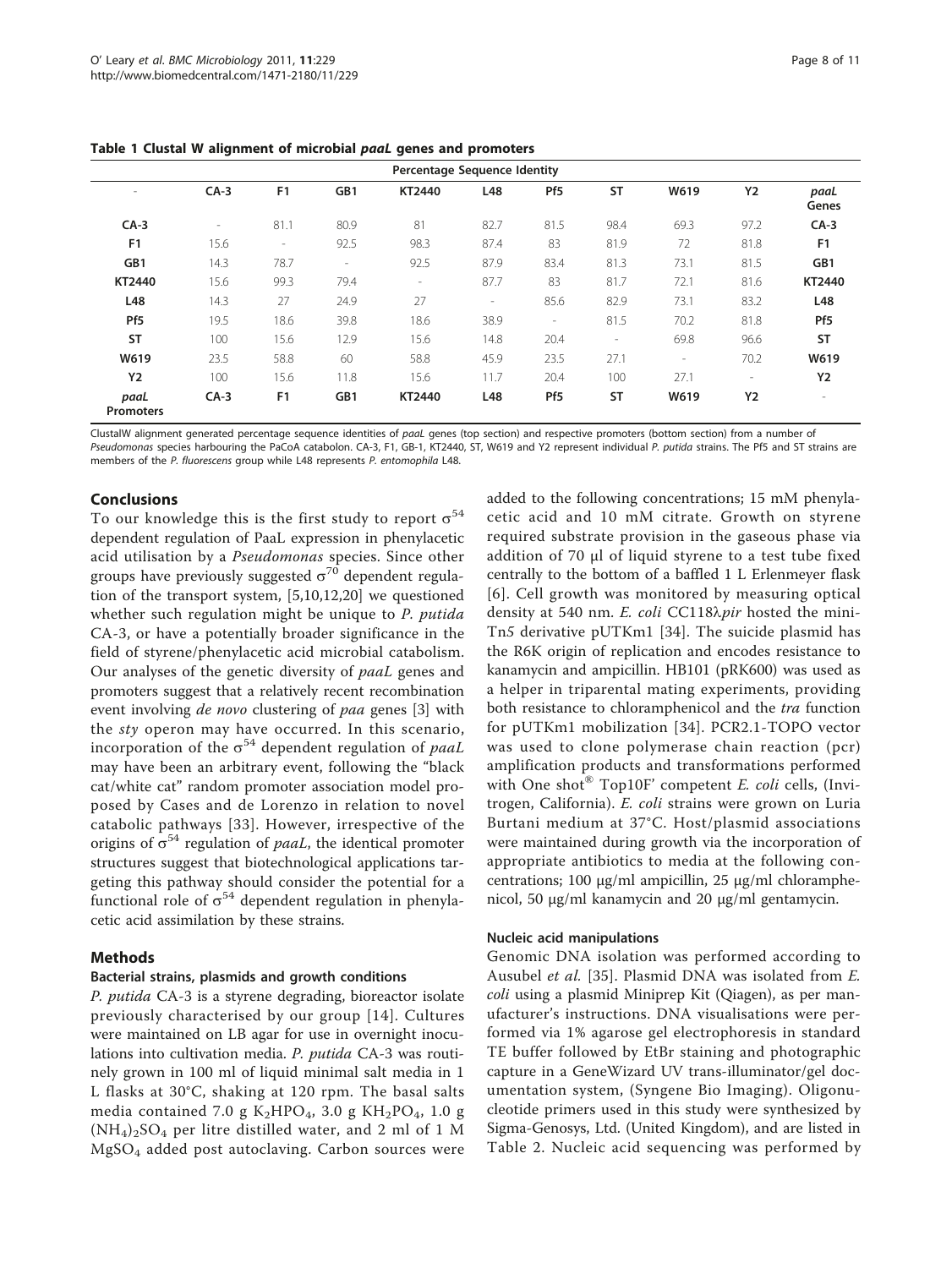<span id="page-8-0"></span>

| Primer                  | Sequence 5'-3'                                                      | Annealing<br>temp °C |
|-------------------------|---------------------------------------------------------------------|----------------------|
| GS326                   | acgatgcccagggagtagaga                                               | 60                   |
| OP2-55                  | gctgatggcgatgaatgaaca                                               | 55                   |
| TNInt2                  | cctgcaggcatgcaagcttcggc                                             | 65                   |
| 27F                     | agagtttgatcatggctcag                                                | 55                   |
| 1492R                   | ggttaccttgttacgactt                                                 | 55                   |
| paaFf<br>paaFr<br>paaGf | ggttgagcatgtaggacggt<br>gccaataccgccttgcttga<br>ccgaaggcaactgggtcac | 57<br>57<br>55       |
| paaGr                   | aggcggcgttcttgttctg                                                 | 55                   |
| paaLf                   | cggcatgctcgcgaccacctg                                               | 60                   |
| paaLr                   | aaagcgatgttctgcgactc                                                | 60                   |
| Sig54f-<br>Hind         | tattacaagcttatgaaaccatcgctgtcctaaaaatgd                             | 60                   |
| Sig54r-<br>Xba          | atcatttctagactacatcagtcgcttgcgttcgctcga <sup>b</sup>                | 60                   |
| paaLproF                | gccgcgcaacagccagagc                                                 | 63                   |
| paaLproR                | cgccgagatgccgaggaagg                                                | 63                   |
| paaLf-<br>Hind          | tattacaagcttatgacagccctgcgctccttcacctt <sup>a</sup>                 | 60                   |
| paaLr- <i>Xba</i>       | atcatttctagactagtggttactggccttggctb                                 | 60                   |

a: Hind III restriction site, b: Xba I restriction site.

Oligonucleotide sequences and annealing temperatures utilised in polymerase chain reaction amplification of gene targets from P. putida CA-3 in this study.

GATC Biotech AG, (Germany), using ABI 3730 × l technology. Routine polymerase chain reactions were carried out in a PTC-200 thermal cycler (MJ Research) using Taq DNA polymerase (Fermentas). High-fidelity amplification requirements were performed with proofreading, VentR<sup>®</sup> DNA polymerase (NEB).

#### Enzyme assays

Styrene monooxygenase activity was assessed colorimetrically using whole cell transformations of indole to indigo as previously described [\[36](#page-10-0)]. PACoA ligase activity was measured via the method of Martinez-Blanco et al [\[37\]](#page-10-0). Activities are expressed as nmol product formed  $min^{-1}$  (mg cell dry weight)<sup>-1</sup> for both assays. Cells were harvested at mid-exponential phase unless otherwise stated.

## Random mini-Tn5 mutagenesis

A triparental mating approach was used to introduce pUTKm1 into P. putida CA-3, as previously described [[9\]](#page-9-0). The mating reaction was plated out on minimal salts media containing 10 mM citrate and 50 μg/ml kanamycin to select for P. putida CA-3 transconjugants harbouring successful, mini-Tn5 genomic insertions. 12, 500 transconjugants were screened for transposition events that disrupted phenylacetic acid metabolism on solid minimal media containing 15 mM phenylacetic acid and kanamycin 50. Transconjugants which failed to

grow on phenylacetic acid were subsequently screened for an ability to utilise styrene as a sole carbon source.

#### Mapping of transposon insertion sites

Arbitrarily primed PCR was employed to map the gene disruption sites utilising previously published oligonucleotide sequences and appropriate thermal cycling parameters [\[38](#page-10-0)]. Products were visualised on 1% agarose gels, purified using a QIAEX II Gel extraction kit and sequenced using the mini-Tn5 internal primer, TNInt2 (Table 2).

## RT-PCR analyses

RNA was isolated from P. putida CA-3 using a Qiagen RNeasy® Mini Kit, as per the manufacturer's instructions. The purified RNA was treated with TURBO DNA-free™ DNase kit, (Ambion), to ensure complete removal of DNA. All RNA samples were routinely subjected to 16S rRNA gene PCR to confirm the absence of DNA contamination. Reverse transcription was performed with 1 μg of total RNA using random hexamer priming, 1 mM dNTPs, 10 U Transcriptor reverse transcriptase with  $1 \times$  reaction buffer, (Roche), and SUPERNaseIn (Ambion) in a 20 μl reaction volume. Reactions were incubated at 25°C for 10 minutes, followed by 30 minutes at 55°C. 2 μl of the respective RT reactions were employed as template in subsequent PCR reactions. Amplification of the 16S rRNA gene acted as positive control for RT-PCR analyses (universal primers 27f, 1429r), while the following pathway operon specific targets were selected for transcriptional profiling; paaF encoding PACoA ligase, paaG encoding a member of the ring hydroxylation complex, and the paaL encoding phenylacetate permease. Oligonucleotide sequences for the respective gene targets are provided in Table 2.

## Complementation of the RpoN disrupted mutant

Available nucleotide sequences of rpoN genes from P. putida species were retrieved from the GenBank database and used to construct degenerate primers for the amplification of rpoN from P. putida CA-3. Restriction sites were mis-primed into the oligonucleotides, (Sig54f-Hind and Sig54r-Xba, respectively), to allow directional cloning into the pBBR1MCS-5 expression vector enabling *lac* promoter expression [[39\]](#page-10-0). Amplification of the desired rpoN target was confirmed by sequencing, prior to enzymatic restriction and ligation using standard conditions (GenBank accession no. [HM756586\)](http://www.ncbi.nih.gov/entrez/query.fcgi?db=Nucleotide&cmd=search&term=HM756586). Transformations were carried out with Top 10F' competent E. coli cells, (Invitrogen, California), in accordance with the manufacturer's instructions. The pBBR1MCS-5 vector facilitated blue/white colony screening on LB-IPTG- $\beta$ -gal-Gent20 medium to identify successful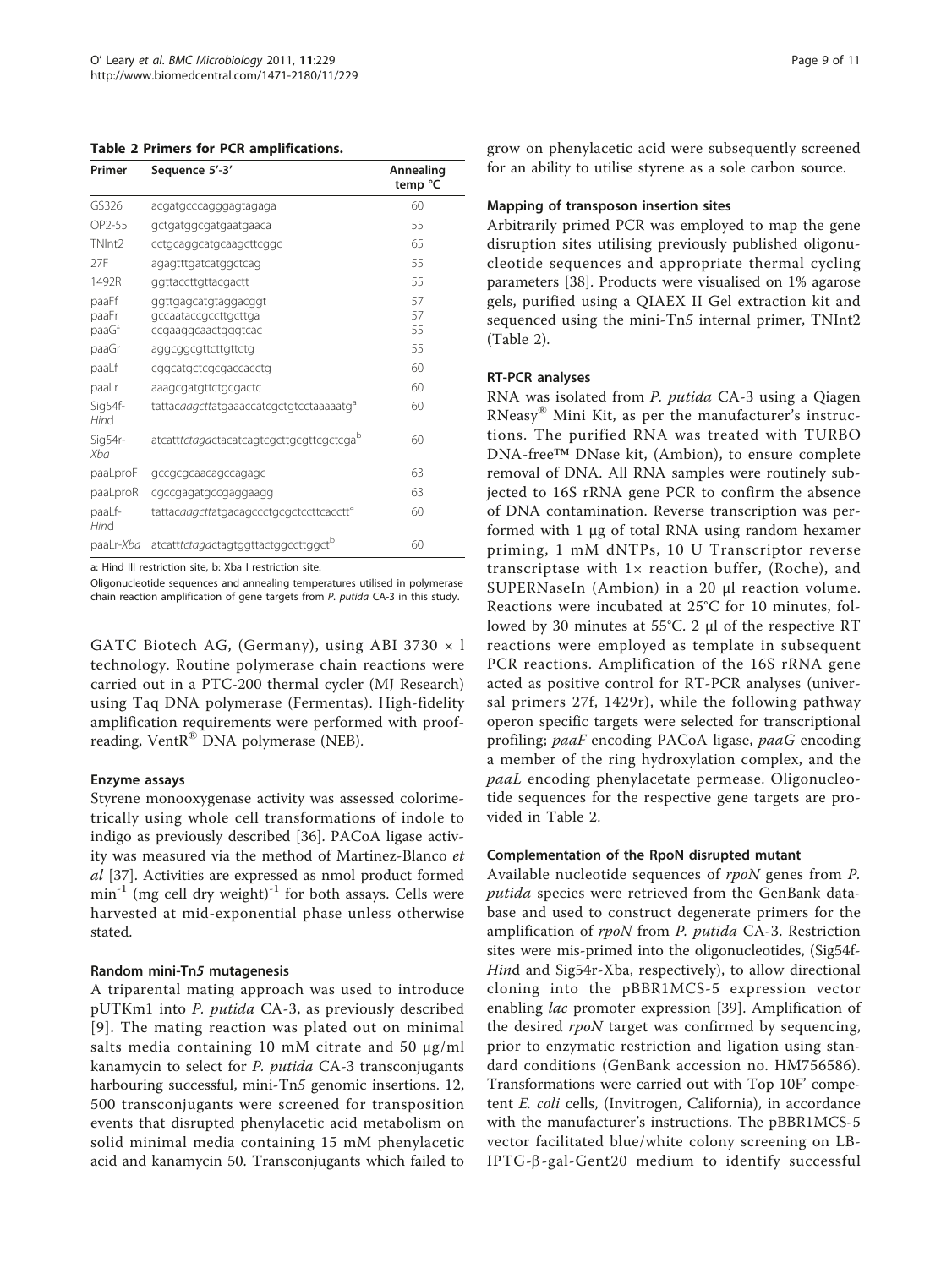<span id="page-9-0"></span>cloning events, which were confirmed by culturing, plasmid isolation and restriction with HindIII and XbaI. Conjugal transfer of this RpoN expression vector into P. putida CA-3 D7 (carrying a Tn5::rpoN gene disruption), was performed by tri-parental mating with the Top 10F' E. coli host and the HB101(pRK600) helper, as previously described. P. putida CA-3 D7 transconjugants were isolated from the mating mix by spread plating 50 μl aliquots onto minimal salts media containing10 mM citrate and 20 μg/ml gentamycin. The pBBR1MCS-5 vector, (lacking any insert), was also transferred into P. putida CA-3 wild type and D7 mutant strains to provide controls for subsequent growth studies. All growth curves were conducted in triplicate.

#### Cloning and over expression of the phenylacetate permease, PaaL

Degenerate paaL primers, harbouring similar misprimed restriction enzyme sites as before (paaLf-Hind & paaLr-Xba, Table [2\)](#page-8-0), were designed based on sequence data from P. fluorescens ST and Pseudomonas sp. Y2, [[20,22](#page-10-0)]. Cloning, screening and vector/insert confirmation in the Top 10F' E. coli host was conducted as described previously. Tri-parental mating to achieve conjugal transfer of the vector into rpoN disrupted P. putida CA-3 cells was also performed as before. Transconjugants were subsequently screened for any restoration of the ability to grow in minimal salts media with phenylacetic acid as the sole carbon source. To determine whether strict regulation of PaaL expression represented a rate limiting feature of extracellular phenylacetic acid utilisation in wild type P. putida CA-3, the PaaL expression vector was also conjugally transferred into the parent strain. RT-PCR analysis was employed to confirm constitutive expression of PaaL from the vector under non inducing growth on minimal salts citrate. Over expression strains were subsequently grown in minimal salts media with phenylacetic acid to facilitate growth profiling and PACoA ligase activity determination. All growth curves were conducted in triplicate. It should be noted that a degenerate pcr strategy was employed to screen the P. putida CA-3 genome for a paaM permease gene homologue, but none was detected.

#### Isolation and analysis of the paaL promoter

Primers were designed to amplify the promoter region of the paaL gene based on the sequence data of the PACoA catabolon of Pseudomonas sp. strain Y2. The primer set (paaLproF and paaLproR, Table [2\)](#page-8-0), amplified a 964 base pair region spanning the 3' end of the paaG gene, the intergenic region and the 5' end of paaL. The complete paaL gene and promoter region have been submitted to GenBank, (Accession number [HM638062](http://www.ncbi.nih.gov/entrez/query.fcgi?db=Nucleotide&cmd=search&term=HM638062)).

A number of putative  $\sigma^{54}$  dependent promoters of transport proteins from the P. putida KT2440 genome, [[19](#page-10-0)], were comparatively analysed with the CA-3 paaL promoter using the MEME software suite and the TOMTOM motif comparison tool to identify any highly conserved motifs, [[29](#page-10-0),[30](#page-10-0)]. 5'RACE primer extension analysis (Ambion) was also carried out to map the paaL transcriptional start site, as per the manufacturer's instructions. In brief, this approach involved the generation of 5' adapter ligated RNA, reverse transcription with random decamers and PCR amplification from cDNA using 5' adapter specific and 3' gene specific primers, OP2-55 and GS-441 (Table [2](#page-8-0)). The PCR thermal cycling conditions included a 5 min hot start at 94°C, followed by 45 cycles of  $94^{\circ}C \times 60$  s,  $55^{\circ}C \times 45$  s and  $72^{\circ}$ C  $\times$  30 s.

#### Acknowledgements

This work was funded by the Science, Technology, Research and Innovation for the Environment 2007-2013 (STRIVE) Fellowship programme of the Irish Environmental Protection Agency. (Grant No: 2007-FS-ET-9-M5).

#### Author details

<sup>1</sup>Department of Microbiology University College Cork, Cork, Ireland. <sup>2</sup> Environmental Research Institute, University College Cork, Cork, Ireland

#### Authors' contributions

NOL and AD contributed to the experimental design. NOL and MOM conducted the research. NOL prepared the manuscript. All authors have read and approved the manuscript.

#### Received: 27 April 2011 Accepted: 13 October 2011 Published: 13 October 2011

#### References

- O' Leary ND, O' Connor KE, Dobson ADW: [Biochemistry, genetics and](http://www.ncbi.nlm.nih.gov/pubmed/12413667?dopt=Abstract) [physiology of microbial styrene degradation.](http://www.ncbi.nlm.nih.gov/pubmed/12413667?dopt=Abstract) FEMS Microbiol Rev 2002, 26:403-417.
- 2. Luengo JM, Garcia JL, Olivera ER: [The phenylacetyl-CoA catabolon: a](http://www.ncbi.nlm.nih.gov/pubmed/11260461?dopt=Abstract) [complex catabolic unit with broad biotechnological applications.](http://www.ncbi.nlm.nih.gov/pubmed/11260461?dopt=Abstract) Mol Microbiol 2001, 39:1434-1442.
- Martin F, McInerney J: [Recurring cluster and operon assembly for](http://www.ncbi.nlm.nih.gov/pubmed/19121213?dopt=Abstract) [phenylacetate degradation genes.](http://www.ncbi.nlm.nih.gov/pubmed/19121213?dopt=Abstract) BMC Evol Biol 2009, 9:1-9.
- 4. Tuefel R, Mascaraque V, Ismail W, Vossa M, Perera J, Eisenreich W, Haehnel W, Fuchs G: Bacterial phenylalanine and phenylacetate catabolic pathways revealed. PNAS 2010, 107, 32:14390-14395.
- 5. Velasco A, Alonso S, Garcia JL, Perera J, Diaz E: [Genetic and functional](http://www.ncbi.nlm.nih.gov/pubmed/9495743?dopt=Abstract) [analysis of the styrene catabolic cluster of](http://www.ncbi.nlm.nih.gov/pubmed/9495743?dopt=Abstract) Pseudomonas sp. strain Y2. J Bacteriol 1998, 180:1063-1071.
- 6. O' Leary ND, O' Connor KE, Deutz W, Dobson ADW: [Transcriptional](http://www.ncbi.nlm.nih.gov/pubmed/11283293?dopt=Abstract) [regulation of styrene degradation in](http://www.ncbi.nlm.nih.gov/pubmed/11283293?dopt=Abstract) Pseudmonas putida CA-3. Microbiology 2001, 147:973-979.
- 7. Santos PM, Blatny JM, Di Bartolo I, Valla S, Zennaro E: [Physiological analysis](http://www.ncbi.nlm.nih.gov/pubmed/10742204?dopt=Abstract) [of the expression of the styrene degradation gene cluster in](http://www.ncbi.nlm.nih.gov/pubmed/10742204?dopt=Abstract) [Pseudomonas fluorescens](http://www.ncbi.nlm.nih.gov/pubmed/10742204?dopt=Abstract) ST. Appl Environ Microbiol 2000, 66:1305-1310.
- 8. Ismail W, Mohamed ME, Wanner BL, Datsenko KA, Eisenreich W, Rohdich F, Bacher F, Fuchs G: [Functional genomics by NMR spectroscopy;](http://www.ncbi.nlm.nih.gov/pubmed/12846838?dopt=Abstract) [phenylacetate catabolism in](http://www.ncbi.nlm.nih.gov/pubmed/12846838?dopt=Abstract) Escherichia coli. Eur J Biochem 2003, 270:3047-3054.
- O' Leary ND, O'Connor KE, Ward P, Goff M, Dobson ADW: [Genetic](http://www.ncbi.nlm.nih.gov/pubmed/16085828?dopt=Abstract) [characterization of accumulation of polyhydroxyalkanoate from styrene](http://www.ncbi.nlm.nih.gov/pubmed/16085828?dopt=Abstract) in [Pseudomonas putida](http://www.ncbi.nlm.nih.gov/pubmed/16085828?dopt=Abstract) CA-3. Appl Environ Microbiol 2005, 71:4380-4387.
- 10. Schleissner C, Olivera E, Fernandez-Valverde M, Luengo JM: [Aerobic](http://www.ncbi.nlm.nih.gov/pubmed/8002592?dopt=Abstract) [catabolism of phenylacetic acid in](http://www.ncbi.nlm.nih.gov/pubmed/8002592?dopt=Abstract) Pseudomonas putida U: Biochemical [characterisation of a specific phenylacetic acid transport system and](http://www.ncbi.nlm.nih.gov/pubmed/8002592?dopt=Abstract)